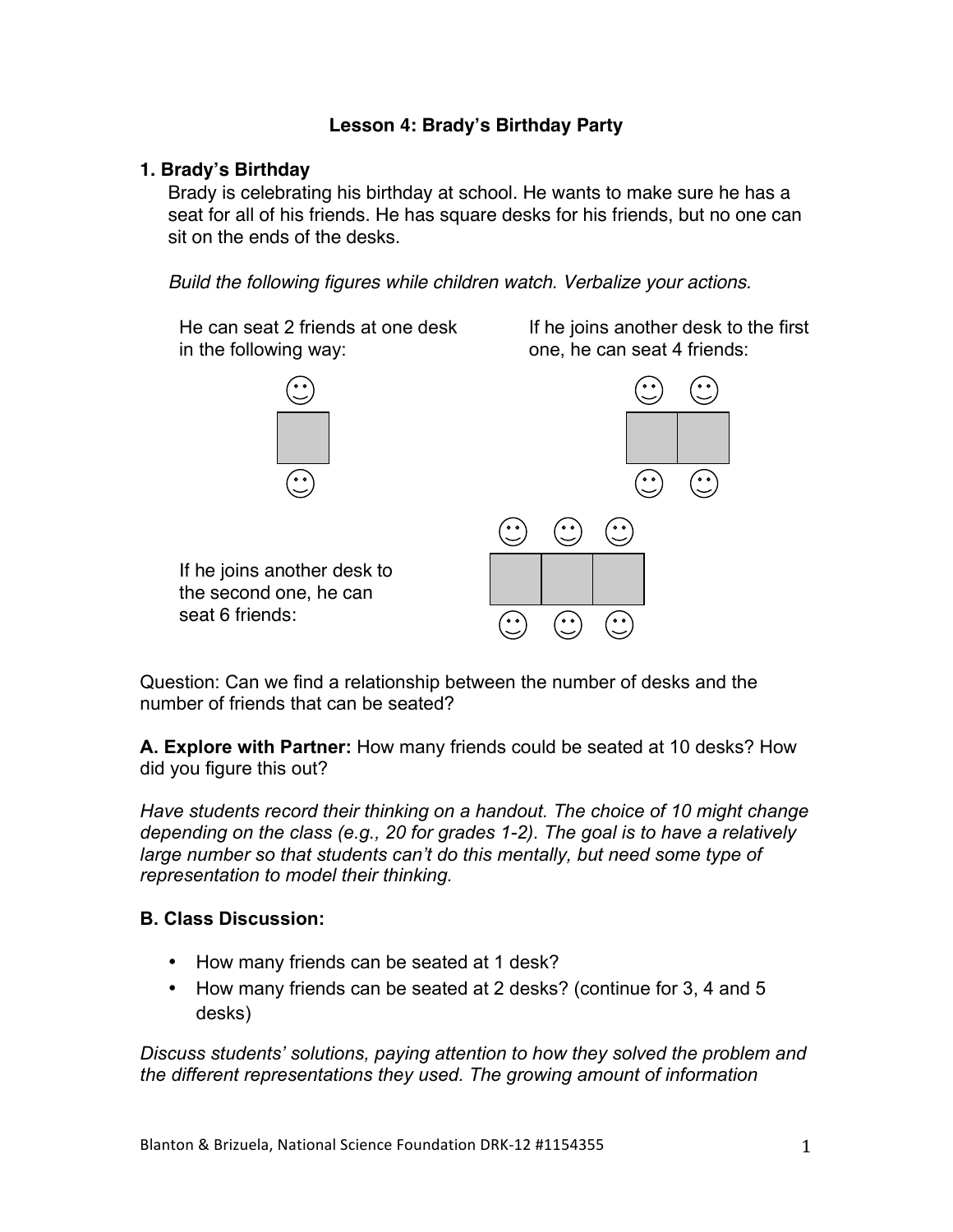*should motivate a need for organizing it in some way. Record the information, with student help, as follows:*

| 1 | $\overline{2}$ |
|---|----------------|
| 2 | 4              |
| 3 | 6              |
| 4 | 8              |
| 5 | 10             |

*Discuss what the columns of numbers represent (e.g., number of desks) and whether it would be a good idea to include information about this.*

Then introduce (finalize) the representation:

| number of desks <b>I</b> | number of friends |
|--------------------------|-------------------|
|                          |                   |
| 2                        |                   |
| 3                        | 6                 |
|                          | 8                 |
| 5                        | 10                |
|                          |                   |
|                          |                   |

**C. Explore with Partner:** Do you see any patterns or relationships here? How would you describe these?

# **D. Class Discussion:**

*Take time to discuss the types of relationships students see. They will likely talk about recursive patterns. Develop a shared understanding of how to talk about recursive patterns. Introduce the terminology of "rule".*

- If Brady keeps adding desks, what will happen to the number of friends he can seat? How would you describe this?
- What happens to the number of friends every time we add one more desk? (*The goal here is to get students to think about two quantities covarying, looking across table.)*
- How would you complete the following:

Every time the number of desk goes up by , the number of friends goes up by  $\qquad \qquad$ .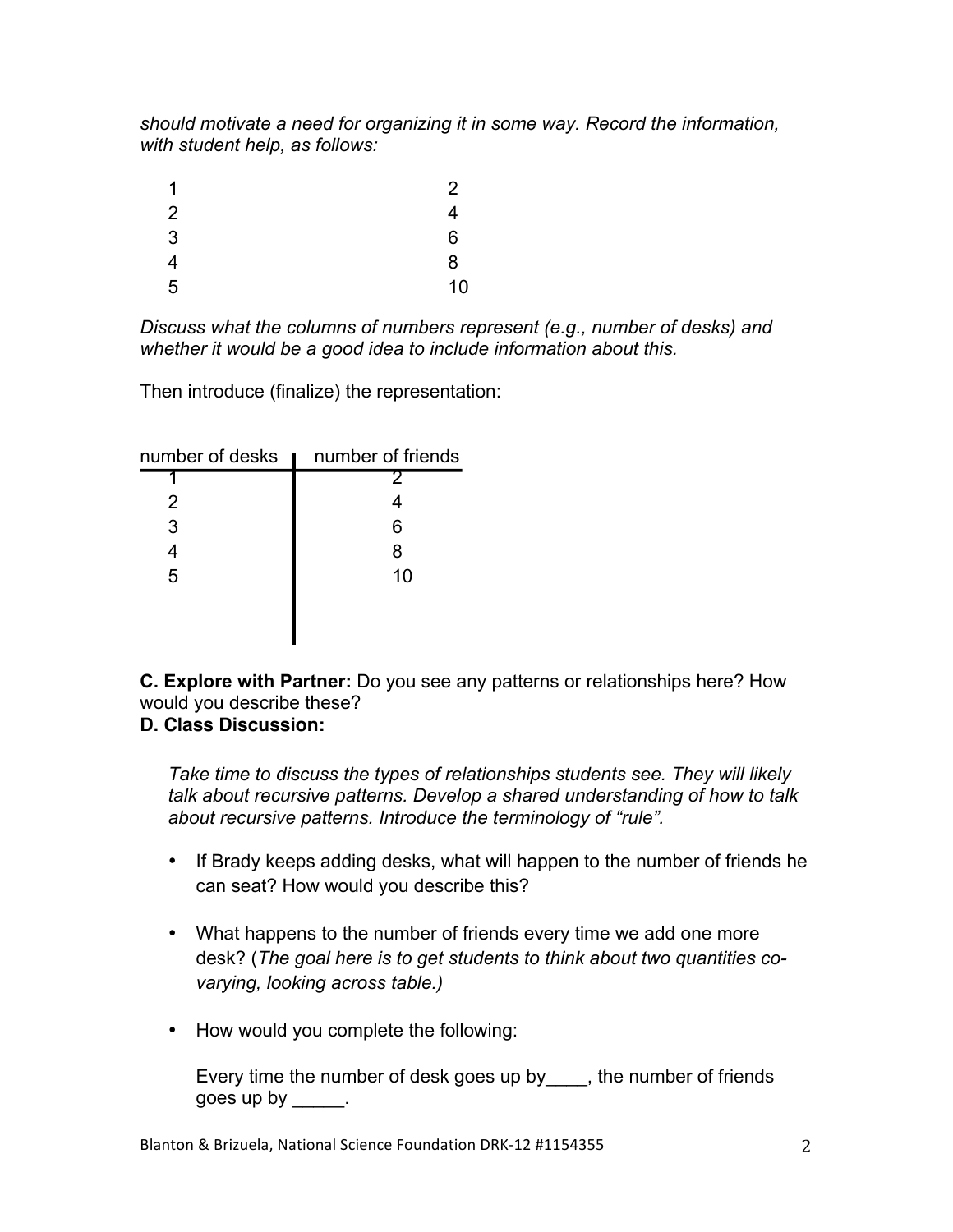- Can we add information to our chart even without having people come up to the board? *Have students continue the chart for a few values.*
- How would I figure out the number of friends for 500 desks (or, 100 for grades K-1)? *The goal of this question is to get students to think about whether they can do this problem, or would even want to do this problem, by extending a recursive pattern. Talk about the limits of this approach as a way to motivate the next discussion on function rules. Perhaps ask: "How could we figure out how many friends can sit down if we don't know how many desks there are?"*

## **3. Develop a Function Rule**

#### **Class Discussion:**

*Return to the t-chart. Discuss how students got each total number of friends. This will be important in order for them to notice patterns. Write a number sentence that shows the relationship between each corresponding pair of values: 1 + 1 = 2, 2 + 2 = 4, 3 + 3 = 6 and so on. Write the equation beside the corresponding values.*

|   | number of desks $(D)$   number of friends $(F)$ |              |  |
|---|-------------------------------------------------|--------------|--|
|   |                                                 | $1 + 1 = 2$  |  |
| 2 |                                                 | $2 + 2 = 4$  |  |
| 3 | ิค                                              | $3 + 3 = 6$  |  |
|   | 8                                               | $4 + 4 = 8$  |  |
| 5 | 10                                              | $5 + 5 = 10$ |  |
|   |                                                 |              |  |

ш • Do you see any relationship between the number of desks and number of friends? How would you describe it? *The goal is for students to use information like the above to notice functional relationships. This kind of analysis also builds toward multiplicative thinking.*

### **Explore with Partner:**

- If Brady has 20 desks, how many friends can he seat? How did you get your answer?
- If Brady wants to have 30 friends at his party, how many desks will he need? How did you get your answer?